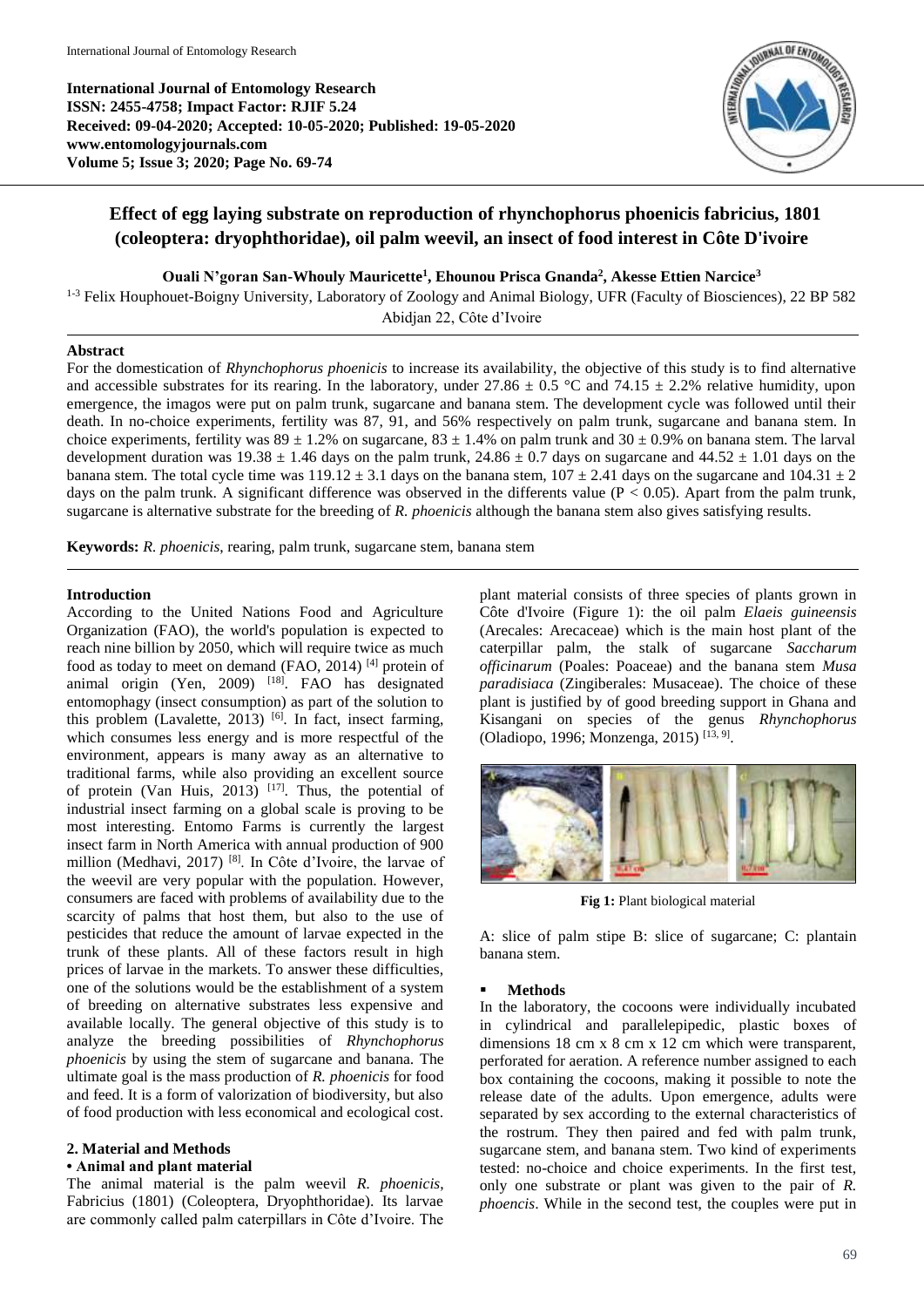the presence of the three substrates at the same time. The parameters studied fertility, the duration of development of the egg to the adult, and the life span of adults. The plastic boxes were kept under laboratory conditions at  $27.86 \pm 0.5$ °C and 74.15  $\pm$  2.2% relative humidity.

### **No-choice experiment**

Newly emerged adults were introduced in pairs (one male and one female) into 279 x 170 x 15 cm dishes containing three 10 cm x 5 cm portions of the same substrate. For this test, thirty repetitions were performed. The pairs remained in contact with the substrates for 48 hours to allow the female to lay the maximum number of eggs. Then, these were removed and the eggs laid on each support were counted.

### **Choice experiment**

The procedure was the same as in the no-choice experiment, except that the three different substrates were arranged in the same box.

The parameters studied in both tests were: fecundity, fertility, larval development time, emergence rate, sex ratio, longevity and the duration of the development cycle. They were determined as follows:

**Fecundity**: forty-eight hours after laying, each pair is transferred to a new box with the same characteristics as the first. The total number of eggs deposited per female on each substrate has been determined and the fertility (F) which defines the average number of eggs laid by a female during her lifetime has been calculated according to the formula:

$$
\mathbf{F} = \frac{\sum \text{number of eggs laid}}{\sum \text{number of females}}
$$

**Fertility:** The eggs laid on the various substrates are left in incubation for 3 to 6 days in transparent boxes with perforated lid, useful for the renewal of the area and to avoid molds. These boxes were monitored daily until the egg hatch was observed. The number of hatched eggs per day was noted until there was no hatching. Then, the average fertility, which is the ratio expressed as a percentage of the number of eggs hatched to the total number of eggs laid, was determined:

Average fertility rate  $=$   $\frac{\sum(\text{number of eggs hatched})\hat{\mathbf{n}}}{\sum(\text{number of eggs laid})\hat{\mathbf{n}}}$  x 100 fi: effective females

Larval development time is the time from hatching of eggs to that of the last inster larva. To determine this duration, three batches of thirty stage 1- and 24-hour old larvae were trained. The first batch of larva was fed with palm trunk, the second batch with sugarcane and the third with banana stem. For each batch, the larvae were placed in 18 x 24 x 16 cm transparent plastic boxes with a perforated lid. These boxes were followed until the last instar larva was obtained. Then the mean larval development time was determined for the larvae of each lot. The food source was renewed every two days.

$$
DL = \frac{\sum Je - Jds}{\sum Hi}
$$

Je: hatching day; Jds: date of last instar larva; Hi: number of late instar larvae.

Larval survival (Si): the boxes containing the different batches of larvae were monitored daily to record the moulting date of each larva by observing the exuviae. An enumeration of the larvae from one stage to the next was done to determine the larval survival rate (Si). The measurements of the cephalic capsule and the size of each larval stage were made using calipers.

$$
Si = \frac{\sum number of larvae of the next stage}{\sum number of larvae of the previous stage)} \times 100
$$

### fi: number of females

**Emergence rate (Te),** which represents the number of imagos emerged (ni) on the average number of eggs laid (no) as well as the sex ratio, which represents the percentage of emerged males on that of emerged females, were determined. For the descendants of each female, according to the formulas:

$$
Te\ (\%) = \frac{\sum nifi}{\sum nofi} \times 100
$$

$$
Sex - ratio (\%) = \frac{\sum number of males}{\sum number of females} \times 100
$$

**Longevity of adults:** is translated as the time between the date of the emergence (Je) of the imago and that of its death (Jm). The average lifespan of females and males from emergence to death used to monitor fertility were calculated.

Average adult longevity (days) = 
$$
\frac{\sum (Jm - Je)vi}{\sum vi} \times 100
$$

Vi: number of males or females

**Average length of development cycle:** is defined as the time between Oviposition of eggs in the adult stage. It groups the incubation time of eggs (Di), larval development time (Dl) and pupal development (N). To determine the average duration of the cycle, the hatched eggs were followed until the emergence of the imago.

Average duration of the development cycle (days) =  $\frac{\sum j_i K_i}{\sum K_i} \times 100$  $Ji = Di + Di + Dn$ ; Ki: number of

adults

# **Data analysis**

The analysed variables for each susbtrate, reported as mean values  $(\pm$  SEM), were singly compared by one-way analysis of variance (ANOVA). Then, Pearson's correlation test was used to check for relationships between longevity and fecundity of females, regardless of three kind of substrate used. All statistical analysis were performed with Statistica 7.1 software at the 5 % threshold

### **II-Results**

## **Fecundity and fertility of** *R. phoenicis* **in no-choice experiment**

In no-choice experiment, the average pre-mating period was  $2.56 \pm 1.32$ ;  $3.08 \pm 0.5$  and  $3.35 \pm 0.77$  days respectively on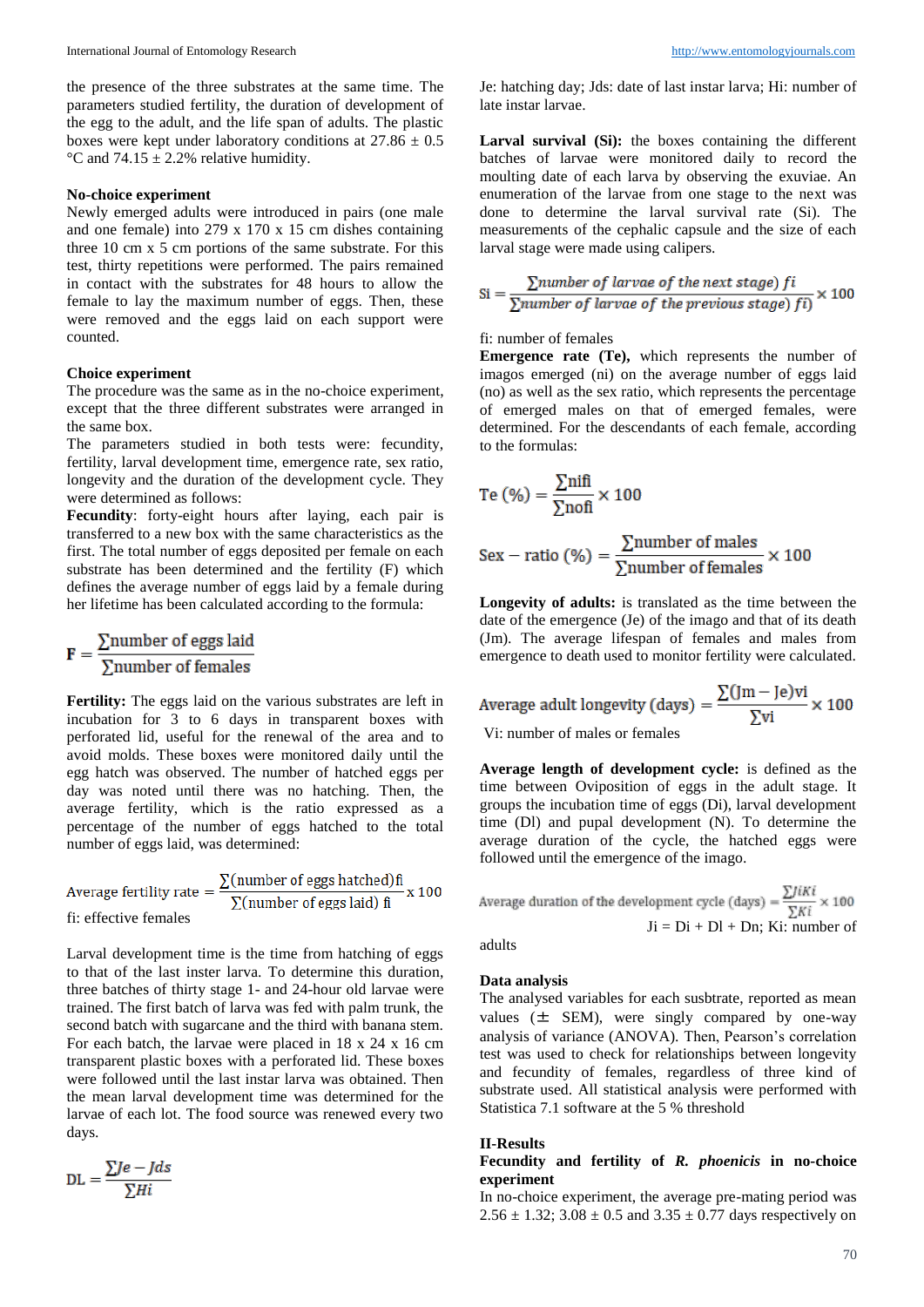the palm trunk, sugarcane, and banana stem. No significant difference was observed between the periods of precopulation  $(P > 0.05)$  on the three rearing supports (Table I). A similar observation was made between the periods of preoviposition of females  $(P > 0.05)$ . These were respectively  $3.2 \pm 0.4$ ;  $4 \pm 0.8$  and  $3.6 \pm 0.9$  days on palm trunk, sugarcane and banana stem. The average number of eggs laid per day and per female was  $12.4 \pm 0.9$  eggs on the palm trunk. On the sugarcane stem, the daily Oviposition rate was  $14.89 \pm 0.4$  eggs / day / female. On the banana stem, this rate was  $11.4 \pm 0.1$  eggs / day / female. Analysis of variance revealed a relationship ( $P < 0.05$ ) between the type of substrate and the number of eggs deposited per day by females.

**Table 1:** Pre-mating, pre-oviposition duration and daily fecundity in no-choice experiment

| <b>Substrat</b> | <b>Pre-mating (days)</b> | <b>Pre-oviposition (days)</b> | Daily fecundity (eggs) |
|-----------------|--------------------------|-------------------------------|------------------------|
| Palm stipe      | $2.56 \pm 1.32$          | $3.2 \pm 0.4$                 | $12.4 \pm 0.9$         |
| Sugarcane       | $3.08 \pm 0.5$           | $3.6 \pm 0.9$                 | $14.89 \pm 0.4$        |
| Banana stem     | $3.35 \pm 0.77$          | $4 \pm 0.8$                   | $11.2 \pm 1.85$        |
| D               | 0.0612                   | 0.4500                        | 0.00234                |

In no-choice experiment,  $761.66 \pm 9$  eggs were laid on all the substrates tested. Females of *R. phoenicis* lay more eggs (289.6  $\pm$  2.8 eggs) on sugarcane than on palm trunk (250.3  $\pm$ 3.2 eggs) and banana stem (187  $\pm$  1.41 eggs); respectively 40,36 and 24 % of the total eggs laid on the three substrates

(Figure 2). Egg hatch rates for no-choice eggs were  $87 \pm$ 1,4; 91  $\pm$  1,2 % and 56  $\pm$  0,9 respectively on palm trunk, sugarcane, and banana stem. Significant differences were noted between hatching rate of eggs on all three substrates  $(F = 48, 25, P < 0.05)$  (Figure 3).



**Fig 2:** Fecundity of females on the three substrates in no-choice experiment



**Fig 3:** Egg hatching rate on each substrate in no-choice experiment

**Fecundity and fertility of** *R. phoenicis* **in choice experiment**

In this test, first mating were observed between the second and fourth day on the banana stem, an average of  $3.2 \pm 0.8$ days. On the sugarcane stem and on the palm trunk, the insects mated from day 1 to day 4, with mean periods of  $2.79 \pm 0.9$  and  $2.06 \pm 0.58$  days, respectively (Table II). The

first eggs were laid between the second and third day on the palm trunk, an average pre-oviposition period of  $3.42 \pm 0.2$ days. On the banana and sugarcane stems, these durations were respectively  $5.51 \pm 0.61$  and  $4.31 \pm 0.55$  days. Significant differences ( $p = 0.00234$ ,  $P < 0.05$ ) were observed between mating time and females oviposition on each substrate. On the palm trunk, females laid an average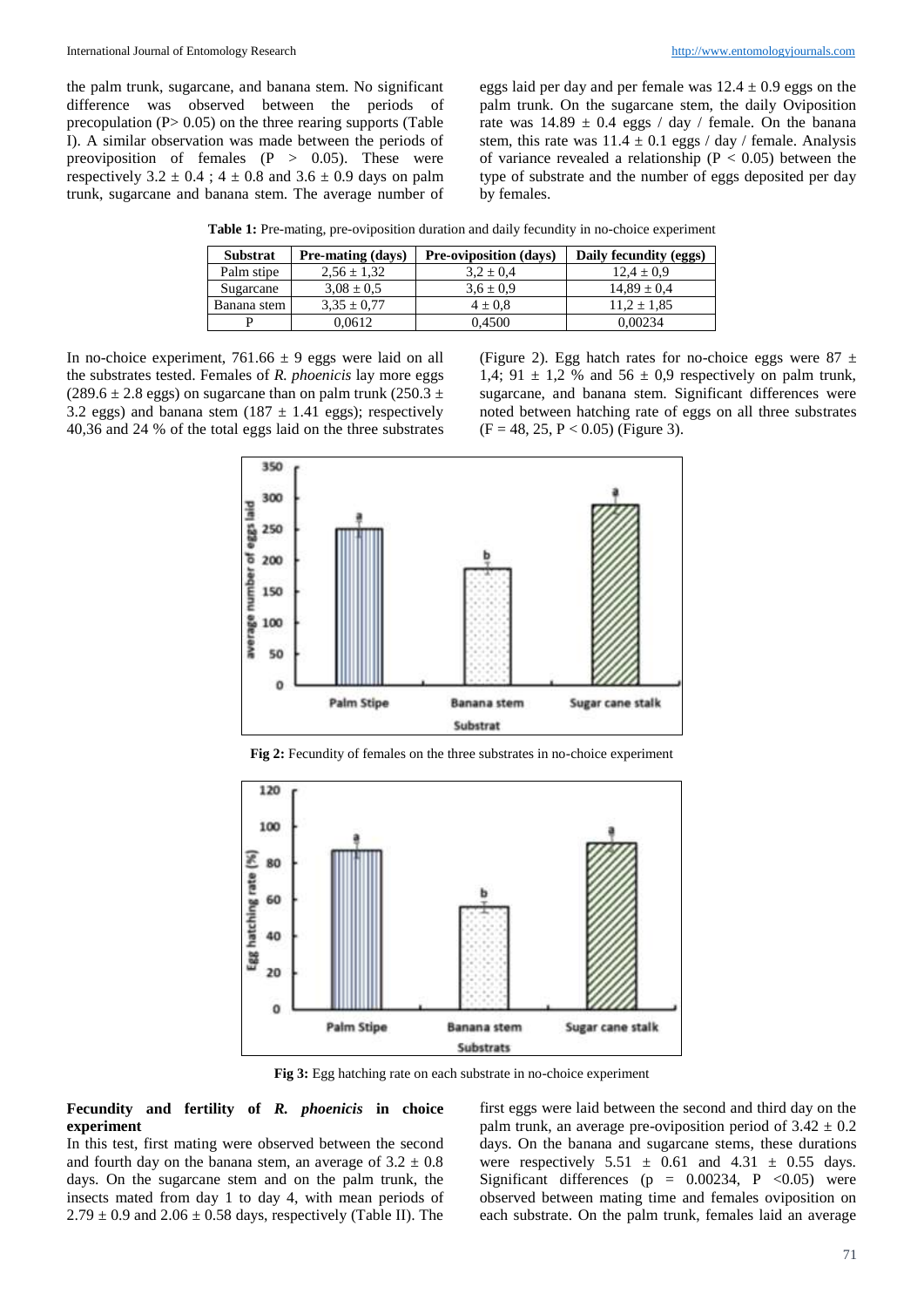of  $15.11 \pm 3.64$  eggs per day. On the banana stem, daily fecundity was  $10.22 \pm 2.83$  eggs. On sugarcane stem, the daily fecundity was  $12.05 \pm 2.89$  eggs (Table II). Daily

fecundity of each female significantly varied with the kind of the substrate (F = 245.21, P < 0.05).

**Table 2:** Pre-mating, pre-oviposition duration and daily fecundity in choice experiment

| <b>Substrats</b> | <b>Pre-mating (days)</b> | <b>Pre-oviposition (days)</b> | Daily fecundity (eggs) |
|------------------|--------------------------|-------------------------------|------------------------|
| Palm Stipe       | $2.06 \pm 0.58$          | $3.42 \pm 0.2$                | $15.11 \pm 3.64$       |
| Sugarcane stem   | $2.79 \pm 0.9$           | $4.31 \pm 0.55$               | $10.22 \pm 2.83$       |
| Banana stem      | $3.2 \pm 0.8$            | $5.51 \pm 0.61$               | $12.05 \pm 2.89$       |
|                  | 0.1329                   | 0.0735                        | 0.0321                 |

A total of 1525 ± 2.21 eggs were laid by *R. phoenicis* females under substrate selection conditions. Egg distribution varied significantly with plant species (P <0.05). In choice experiments, *R. phoenicis* females deposited  $581 \pm 1.33\%$  of total eggs on the sugarcane stem and  $510 \pm 1.76$  % of the eggs on the palm trunk (Figure 4). The second trend is observed on the banana stem, which received 412  $\pm$  2.52 eggs. As for egg fertility, it was 83  $\pm$ 1.4%,  $89 \pm 1.2$ %, and  $30 \pm 0.9$  % respectively on palm trunk sugarcane, and banana stem (Figure 5). These levels were significantly different ( $F = 67.15$ ,  $P < 0.001$ ) on the three substrates. In a no-choice experiment, females showed a lower laying than those with the possibility of choosing their nesting site.



**Fig 4:** Fecundity of R. phoenicis females in a choice experiment



**Fig 5:** Egg hatching rate on each substrate in a choice experiment

### *Development time and longevity of R. phoenicis*

On the banana stem, larval development was longer than on the other two substrates  $(44.52 \pm 1.01)$  days). Regarding the duration of pupal development, they were  $18.51 \pm 1.3$ ; 20.08  $\pm$  0.9 and 32.12  $\pm$  0.8 days respectively on palm trunk, sugarcane and banana stem (Table III). The average first-tosixth instar survival rates for each substrate ranged from 35% to 67 % for larvae fed on banana stems. As for those grown on palm trunk and sugarcane stems, these values

ranged between 47% and 85% and between 50 and 88% respectively (Table IV). Mean survival rates were statistically different from one substrate to another  $(P <$ 0.05).

**Table 3:** Larval and pupal developmental duration of *R. phoenicis* on different substrates

| <b>Substrates</b> | Larvalduration (dav) | <b>Pupal duration (day)</b> |  |
|-------------------|----------------------|-----------------------------|--|
| Palm stipe        | $19,38 \pm 1,46$     | $18,51 \pm 1,3$             |  |
| Sugarcane         | $24,86 \pm 0.7$      | $20.08 \pm 0.9$             |  |
| Banana stem       | $44.52 \pm 1.01$     | $32.12 \pm 0.8$             |  |
|                   | 195,3784             | 38,4001                     |  |
| D                 | P < 0.001            | P < 0.001                   |  |

**Table 4:** Larval monitoring rates on different rearing substrates

|                | Survival rate (%) per substrate |             |           |  |
|----------------|---------------------------------|-------------|-----------|--|
| Larval stage   | Palm stipe                      | Banana stem | Sugarcane |  |
| L1             | 78,48                           | 35,6        | 78,46     |  |
| L2             | 58,23                           | 49,15       | 64,6      |  |
| L <sub>3</sub> | 46,72                           | 44,6        | 49,15     |  |
| I A            | 69,57                           | 56,32       | 68,2      |  |
| L5             | 80,1                            | 65,4        | 82,4      |  |
| L6             | 85                              | 66,32       | 87.5      |  |

L1: first instar larval; L2: second instar larval; L3: third instar larval; L4: fourth instar larval; L5: fifth instar larval; L6: six instars larval

Significant difference was observed in the emergence rate  $(F = 58.14, p < 0.05)$  of adults on all three substrates. The emergence rates were in increasing order of  $53.4 \pm 1.2\%$  (on the palm trunk), 59.4  $\pm$  0 58% (on sugarcane) and 45.18  $\pm$ 0.41% (on the banana stem,). The emergence rate of males was  $42, \pm 0.78\%$ ,  $39.4 \pm 0.66\%$  and  $31 \pm 0.88\%$  respectively on the sugarcane, the palm trunk and the banana stem. Significant difference (F = 78.12, P < 0.05) was observed in the longevity of males and females in the presence of the three substrates. The life span of males fed on palm trunk averaged  $69.01 \pm 1.8$  days. On the sugarcane, males achieved an average life of  $67.12 \pm 3.1$  days. The banana stem recorded average lifetimes of 70  $\pm$  2.4 days. As for females, their average life span was  $69 \pm 2.4$  days on sugarcane. For females reared on the banana stem, this duration averaged  $63 \pm 2.1$  days. For those grown on palm trunk, longevity was  $55.8 \pm 1.6$  days. The duration of the development cycle was  $119.12 \pm 3.1$  days on the banana stem,  $107 \pm 2.41$  days on the sugarcane and  $104.31 \pm 2$  days on the palm trunk. The emergence rate was higher on sugarcane than on the other two substrates.

### **Oviposition duration of** *R. phoenicis* **according to the age of the females**

Pearson's linear correlation tests showed a negative correlation between longevity and fecundity of females,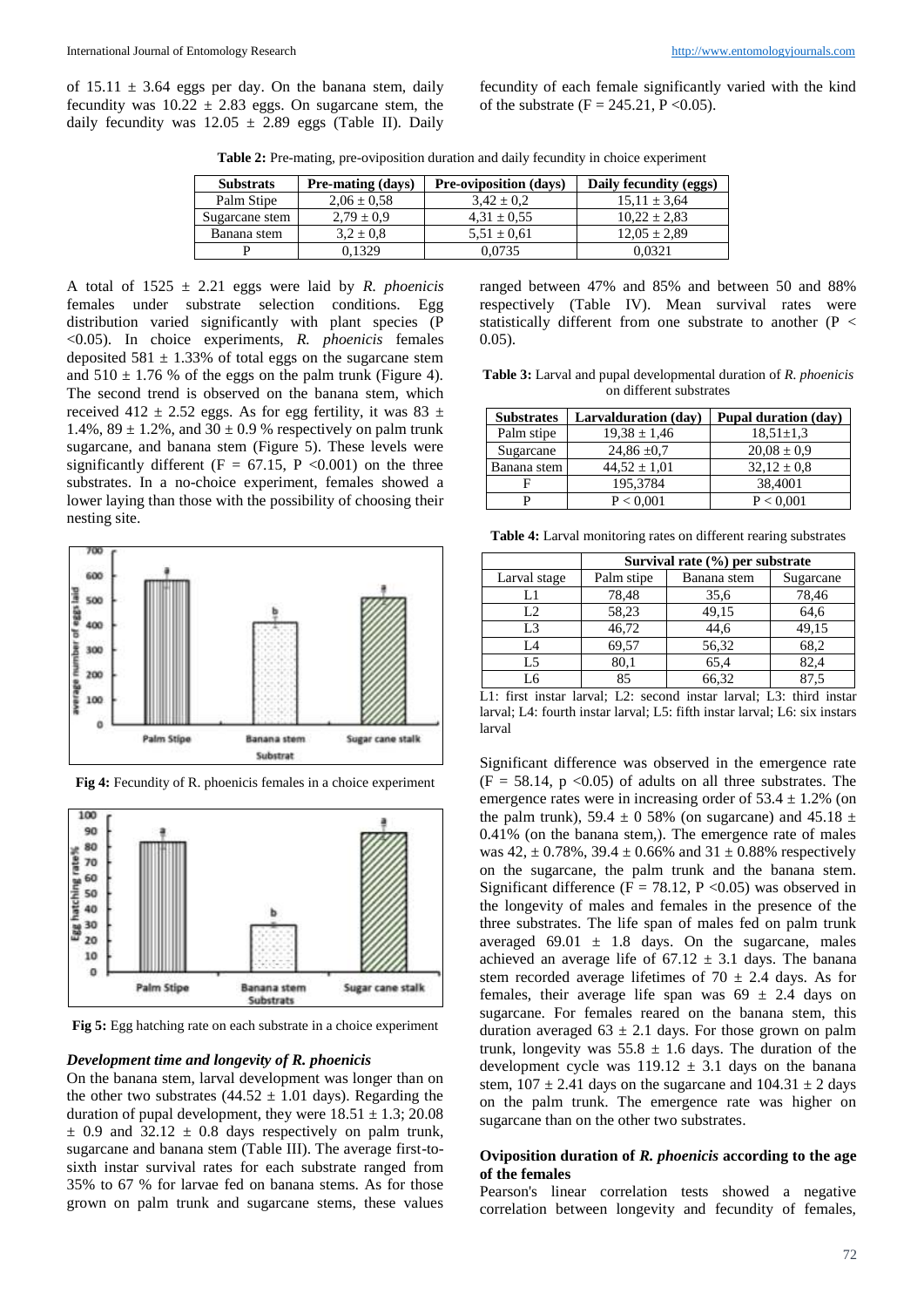regardless of the type of substrate used (Figure 6). Longevity of females was strongly influenced by the number of eggs laid. The higher the number of eggs laid, the shorter the life of the female. It appears that oviposition on the stipe begins around the first and second day of emergence of the female (Figure 6). The laying rate peaks between the seventh and eighth days. From the ninth day, it drops to zero at the 22nd day. Oviposition is much lower on the banana stem with a maximum around the sixth day. It drops and vanishes on the 18th day. On sugarcane, oviposition begins as early as for palm trunk, then increases to a first peak on the eighth day. It begins a decline between the 9th and the 11th day. Then, from the 12th day a second peak is observed then the laying stops at the 26th day. There is a statistical relationship between female oviposition durations and substrate type  $(P \le 0.05)$ . On palm trunks, banana stems and sugarcane, the average oviposition time is  $29 \pm 3.1$  days,  $19 \pm 2.1$  days and  $25 \pm 2.8$  days, respectively. This average duration was longer on the palm trunk than on the banana stem and sugarcane. However, comparing the banana stem with females' egg-laying time was longer on the sugarcane than on the banana stem (Figure 7).





**Fig 6:** Correlation between fecundity and longevity of female

**Fig 7**: Evolution of R. phoenicis oviposition on each substrate

#### **Discussion**

The method of using banana stover and sugarcane for the breeding of *R. phoenicis* has given satisfactory results. Indeed, whatever the nature of the substrate, the time between the emergence of adults and their mating varies

between 2 and 4 days. Similarly, the preoviposition periods on all substrates varied from 3 to 4 days. These two periods were longer on the banana stem than on the sugarcane and the palm trunk in both breeding tests. These results are consistent with those obtained by EL-Ezaby  $(1997)$  <sup>[3]</sup> and Aldhafer *et al.* (1998)<sup>[1]</sup> in the breeding of *R. ferrugineus.* However, Monzenga (2015) [9] obtained in Kisangani, at *R. phoenicis*, a longer preoviposition period  $(9.40 \pm 1.36$  days) on sugarcane than on palm oil rachi  $(3 \pm 1.44 \text{ days})$ . With regard to daily Oviposition, the highest rate was observed on oil palm stipe and sugarcane compared to banana stems. This difference could be explained by the fact that initially, the females had not yet become familiar with these two last substrates. Salama *et al.* (2009) <sup>15]</sup> found in *R. ferrugineus* a daily Oviposition rate of between 6.12 and 7.92 eggs on banana stem and oil palm stipe. Females used for the nochoice test had fewer eggs than in the choice test. Indeed, *R. phoenicis* are laid on all the substrates made available to insects. Females in good condition emitted more eggs on sugarcane (39 %) and palm trunk (34 %) than on banana stems  $(27 \%)$ . For Delobel *et al.*  $(2000)$  <sup>[2]</sup>, the choice of females for egg-laying depends on environmental factors such as stimuli from the host plant such as odor, texture or moisture. According to Ndiaye (1991)<sup>[11]</sup> and Robert (1984) [14] , the choice of Oviposition in insects is determined by hereditarily transmitted factors. The different averages obtained for the duration of laying on the three substrates are due to their quality. Indeed, the sugarcane is juicy, retains its freshness for a relatively long time, while the banana stem dries more quickly. Norzainih et al. (2015) <sup>[12]</sup> reported that sugarcane is more resistant to rot, so able to provide a good quality of food for a much longer period of *R. ferrugineus*. On the other hand, if the palm trunk is juicy and fresh at the beginning of the experiment, it is unable to keep its freshness and is very sensitive to microorganisms. The faster the spoilage, the less favorable the substrate is for Oviposition because females do not lay eggs in fresh substrates. With regard to fertility in breeding condition, sugarcane had the highest hatching rate  $(89 \pm 1.2\%)$ , followed by palm trunk (83  $\pm$  1.4 %) and the banana stem  $(68 \pm 0.87 \%)$ . Kaakeh *et al.*  $(2001)^5$  and Prabhu and Patil (2009) obtained hatching rates of between 75 % and 90 % when females of *R. ferrugineus* are in the presence of sugarcane. On the other hand, according to Salama *et al.* (2009)<sup>15</sup>, the fertility rate of *R. ferrugineus* eggs is higher on the banana trunk (85 %) and the oil palm trunk (83 %) than on the sugarcane stem (52 %). Regarding the incubation time of eggs, it was longer on the banana stem  $(5.60 \pm 1.14)$ days) than on the sugarcane stem  $(4.53 \pm 1$  days) and the palm tree  $(3.14 \pm 0.53 \text{ days})$ . Similarly, Shahina *et al.*  $(2009)$  <sup>[16]</sup> obtained an incubation period of between four and five days with *R. ferrugineus* cultured on different substrates. Regarding larval development time, it was longer on banana stems compared to palm stems and sugarcane stems. The variation of this duration on the three substrates could be attributed to the substrates losing their nutritional value during the breeding. Moreau and Thiéry  $(2013)$ <sup>[10]</sup> reported that the nutritional content of the host plant positively affects the larval development of an insect. Pupal development time was less important for larvae fed with palm trunk (18.51  $\pm$  1.3 days) and sugarcane stem (20.08  $\pm$ 0.9 days). These results are close to the estimates of Aldhafer et al.  $(1998)$ <sup>[1]</sup> according to which the pupal period of *R. ferrugineus* lasts 21.1 days for males and 23.3